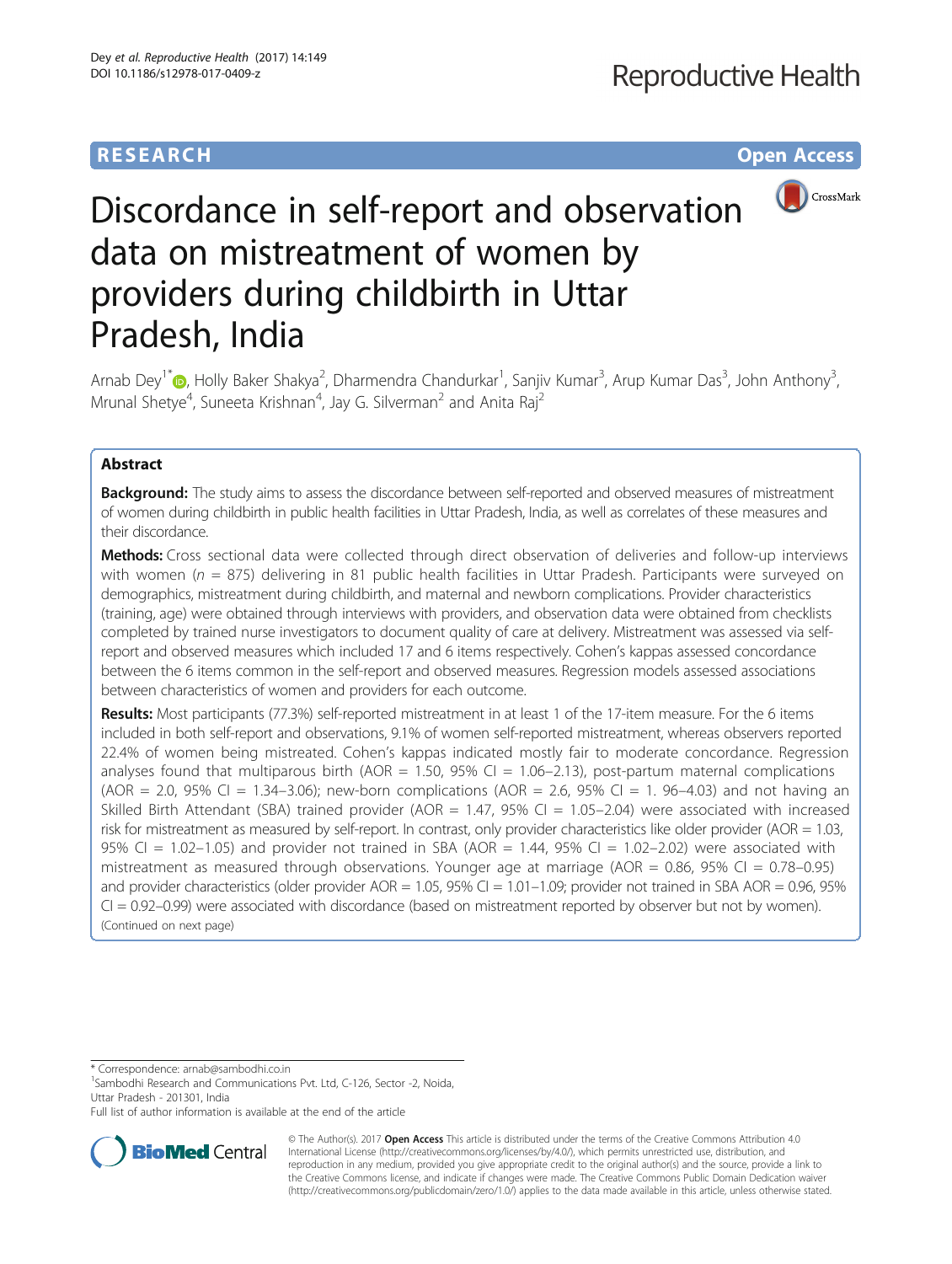## (Continued from previous page)

Conclusion: Provider mistreatment during childbirth is prevalent in Uttar Pradesh and may be under-reported by women, particularly when they are younger or when providers are older or less trained. The findings warrant programmatic action as well as more research to better understand the context and drivers of both behavior and reporting.

## Trial registration: CTRI/2015/09/006219. Registered 28 September 2015.

Keywords: Maternal health, Mistreatment, Childbirth, Abuse, Discrimination, Discordance, Observation, Self-report, India

## Plain English summary

Despite concerted global efforts to reduce mortality of women during childbirth, maternal mortality continues to be a significant cause of death among women worldwide. One of the important component of the efforts to decrease maternal mortality is to improve the quality of care received by women during delivery. While provision of quality care during delivery comprises of a number of clinical protocols, respectful care during delivery is also a major determinant of quality and has been found to be associated with critical maternal and child health outcomes.

Attention to the issue of respectful care during childbirth has increased over the past decade both from a public health and human rights perspective. While there is a growing body of literature on the subject, the field of measurement of respectful care is somewhat nascent. One measurement debate has been on whether mistreatment of women during delivery should be assessed via self-report by women or direct observation of deliveries. While both the methods have their strengths and limitations, a deeper understanding of those would help in improving the evidence and its reliability.

In this study, we assess provider mistreatment of women during childbirth via self-reports and observations and examine the concordance between these two measures. We examine characteristics of women and providers associated with each method and their discordance to provide greater insight into the nature of these measures and their potential biases. The study focuses on women delivering in public health clinics in Uttar Pradesh, the most populous state in India.

## Background

Dignified respectful healthcare for women during pregnancy and childbirth is a human right, and attention to this issue has increased over the past decade, more broadly from a human rights perspective, and more specifically from a public health lens, as mistreatment by a provider during childbirth can be associated with numerous health complications for both the mother and the child  $[1-5]$  $[1-5]$  $[1-5]$  $[1-5]$ .

While there are concerted global efforts to reduce complications and mortality of women during childbirth, particularly in low resource countries, maternal mortality continues to be a significant cause of death among women worldwide [\[6](#page-11-0)]. An important component of many efforts to decrease maternal mortality include programs designed to increase access to quality antenatal and facility delivery services. This programmatic priority raises the issue of how quality is defined, how it can be measured, as well as the degree to which lack of quality serves as an impediment to women's decision to utilize available care. A component of quality care that is receiving attention amongst researchers and clinicians is the issue of mistreatment of women by health care providers during childbirth. A growing body of literature suggests that fear of such mistreatment is a key impediment to timely acquisition of care and use of institutional facilities for childbirth, particularly among less educated and poor women, and is associated with poor birth outcomes for both mother and child [[7](#page-11-0)–[14\]](#page-11-0). Such mistreatment can include a broad array of provide behaviors, from neglectful or non-consensual care to verbal or physical abuse against a woman during childbirth [[14](#page-11-0)].

Despite a growing body of evidence on the adverse effects of mistreatment during birth, quality of care in terms of respectful and compassionate treatment of women continues to receive little attention in programming efforts, likely in part because its definition and measurement remains in dispute [[3, 15\]](#page-11-0). A recent comprehensive systematic review of 65 qualitative and quantitative studies on the topic documents the following major types of mistreatment by providers: direct abuse (physical, sexual or verbal), discrimination, failure to meet professional standards of care (non-consensual or non-confidential care, neglect or abandonment, and inadequate or poor quality medical resources), and nonsupportive care [[16](#page-11-0)]. However, authors of this review highlighted that in practice quantitative studies on the topic held "inconsistent identification criteria and operational definitions" [[16\]](#page-11-0). This lack of a standard measure may partially account for the highly-varied prevalence of mistreatment reported (12–98%) across different populations and national contexts [[3, 4](#page-11-0)]. While research in this area is growing, and efforts are being made to assess the prevalence of the problem, the best ways to measure mistreatment are still uncertain. One debate has been on whether self-report or direct observation would be better and more valid.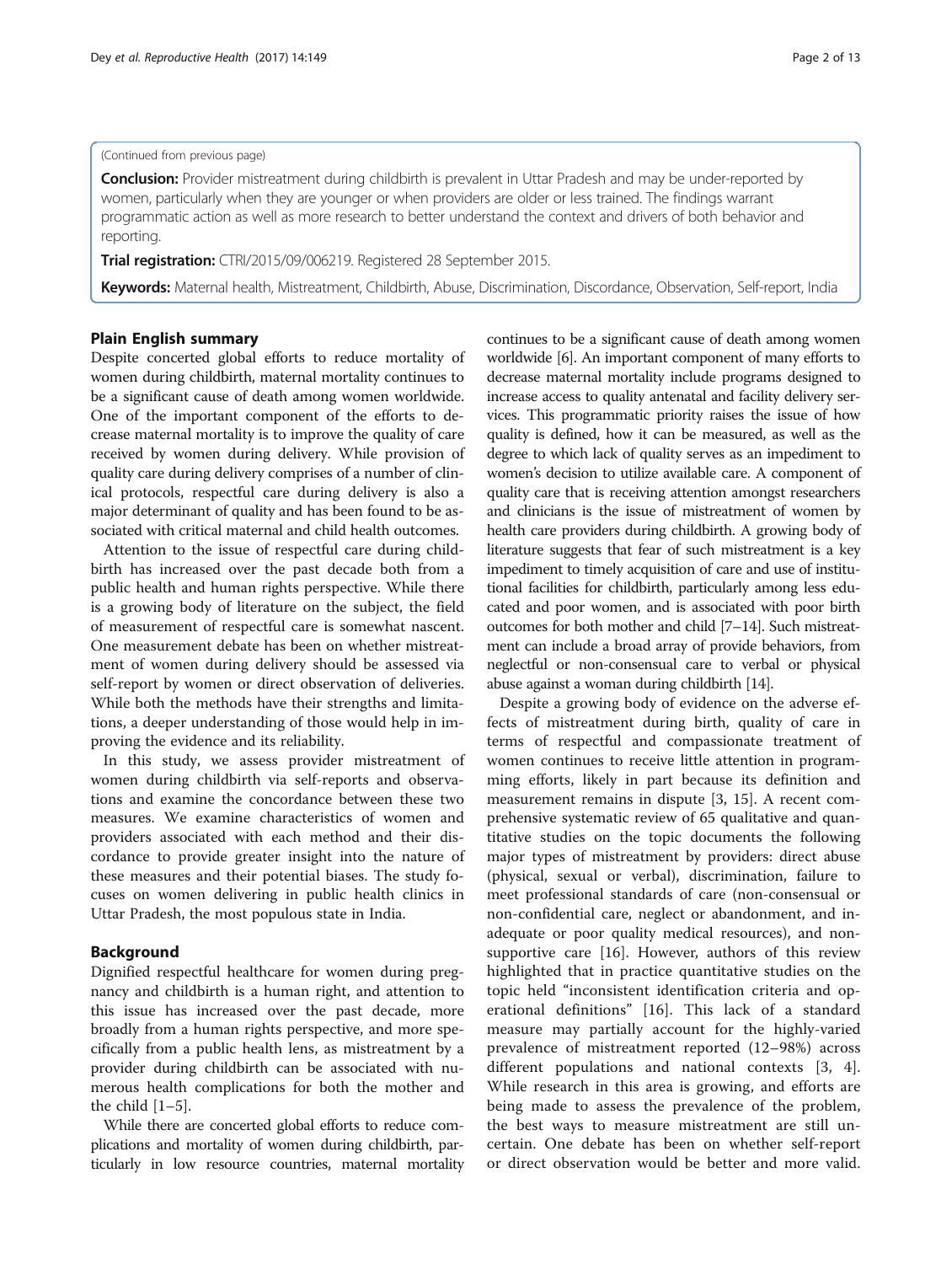Lack of clarity on measurement makes it difficult to both evaluate the full extent of the occurrence of mistreatment, as well to evaluate the factors, both determining and consequential of, its occurrence [\[1](#page-11-0), [16](#page-11-0)–[19\]](#page-12-0).

More insight into the limitations and strengths of different ways to measure mistreatment is important, both from the perspective of collecting evidence that adds to our understanding of the scale of the problem, and from the perspective of defining mistreatment during childbirth and refining measurement tools that reflect a more precise definition. In this study, we assess mistreatment via self-reports and observations during childbirth and examine the concordance between these two sets of measures. We examine characteristics of women and providers associated with each type of mistreatment measure and their discordance to provide greater insight into the nature of these measures and their potential biases. The study focuses on women delivering in public health clinics in Uttar Pradesh, India, the largest and most populous state in a nation that accounts for 18% of all births and 15% of all maternal deaths annually [\[20, 21](#page-12-0)].

#### Methods

Data analyzed for this study was obtained from a broader evaluation of a nurse-mentoring intervention focused on improving the quality of care in public health facilities in Uttar Pradesh; the design is described elsewhere in Raj et al. [\[14](#page-11-0)]. The broader evaluation involved a four-armed quasi-experimental design, and the intervention did not include components focused on reducing provider mistreatment during delivery. The analyses for this study was only post-test in nature and intervention arms were treated as covariates in the analysis to adjust for any unmeasured intervention effects.

As a part of the broader evaluation, Direct Observation of Deliveries (DODs) were conducted in Public Health facilities in Uttar Pradesh between April to August 2016 to assess the effect of the nurse-mentoring intervention on adherence to clinical protocols during delivery. A separate follow-up survey was undertaken between April and September 2016 to follow-up with the same women whose deliveries were observed within 2–4 weeks of delivery. Items used for analysis in the study include a subset of the items used in the DOD and follow-up survey.

Participants were married women aged 15–49 years who had delivered at the selected public health facilities. A total of 1047 participants were recruited for observation of deliveries study across 81 public health facilities in Uttar Pradesh. Of the women whose deliveries were observed, 83.5% were interviewed at their home within 2–4 weeks in the follow-up study ( $n = 875$ ).

Delivery observations were undertaken by female nurses, trained on delivery care, survey research and

data collection. Follow-up interviews with participants were undertaken by female research staff, trained in data collection methods, the health system context in the state, and on critical maternal and child health outcomes. Special focus was given to explaining individual survey items to the research staff and on issues of sensitivity and privacy during data collection.

For direct observation of deliveries, the Medical Officer In-Charge (MoIC) of the selected health facilities were informed about the purpose of the study, and women were informed about observers' purpose in observing delivery care. Observations were done after obtaining written consent from the survey participants as well as health care providers. All observations started from the point a woman was admitted to the labor room and continued until she left the labor room. Observers were trained to observe the practices of delivery nurses, and note adherence to clinical protocols during initial assessments, across the various stages of delivery, and during labor monitoring. Six additional items were included on mistreatment during birth. Nurse investigators undertaking the observations were deployed in shifts over a period of 4–5 days in a single health facility to cover both day and night deliveries. All women admitted to the labor room at the sampled facilities for delivery during survey period were recruited for the study. Characteristics of health care providers providing delivery care to the women were also captured during the survey. The nurse investigators identified and coded all the health care providers present in the labor room during delivery. For each of the procedures observed during delivery, the code of the provider performing the procedure was noted by the nurse investigators. The nurse investigators then interviewed all the providers identified during the delivery observations using a structured schedule.

In case of the follow-up survey, women were informed about the study and written informed consent was obtained prior to the interviews. After obtaining consent from the participants, the interviews were conducted in a private setting. Participants in the follow-up survey were asked about their socio-demographic profile, their birth experiences at the clinic, health and services received during their antenatal, perinatal, and postnatal periods. The follow-up interview took about 60 min to complete. All data collection was done using handheld mobile devices which included no identifiable information of the participants. Data was uploaded weekly into a password protected file for data management and analysis. No monetary incentive was provided to the participants for their participation in either of the studies.

This work was conducted in partnership with the National Health Mission (NHM) of Uttar Pradesh. Institutional review board (IRB) approval for this study was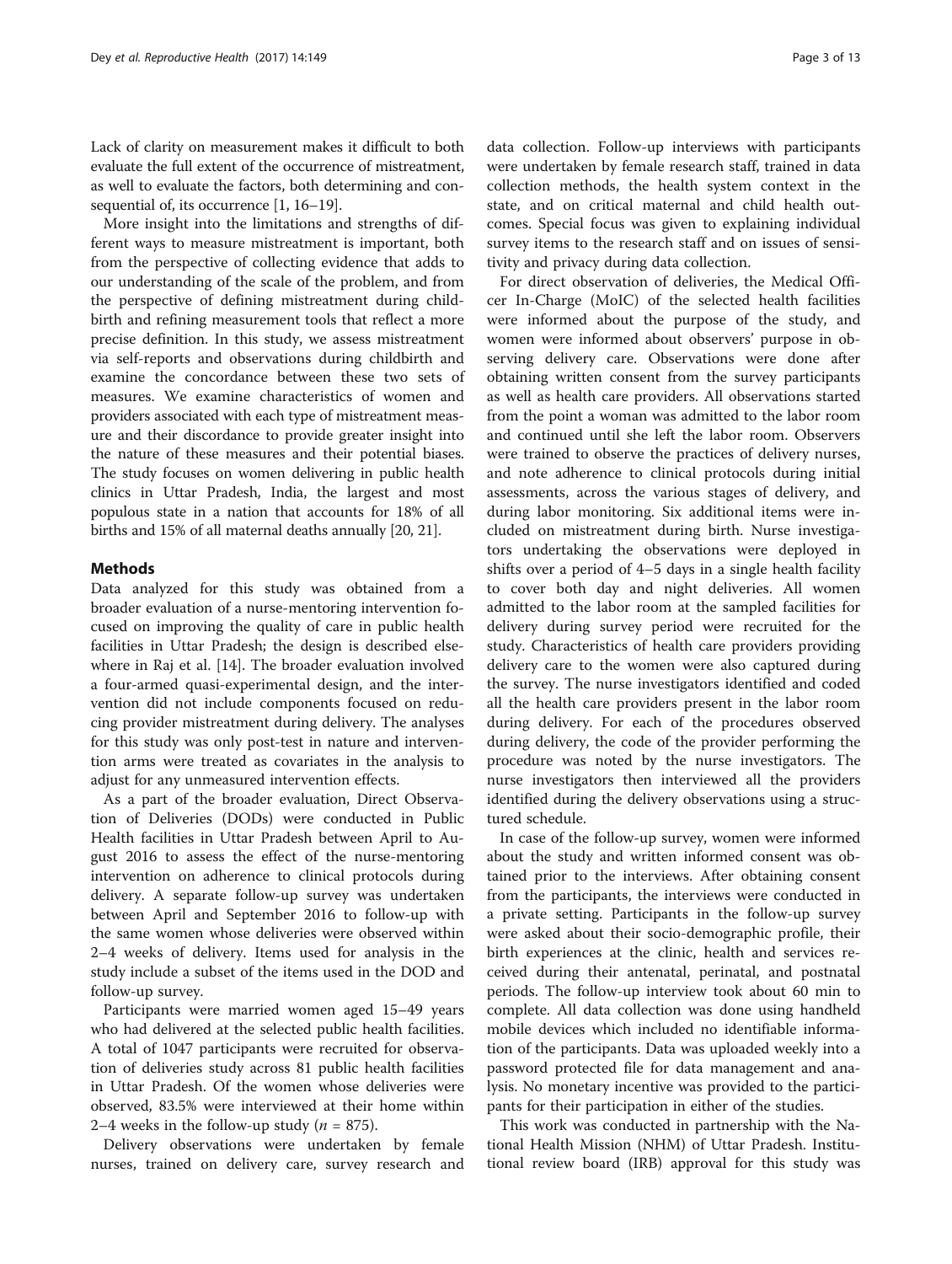granted from Public Health Service- Ethical Review Board (PHS-ERB) and from the Health Ministry Screening Committee (HMSC) facilitated by Indian Council for Medical Research (ICMR). IRB review and approval for the current analyses was obtained from University of California, San Diego.

## Measures

The primary dependent variable of interest was provider mistreatment of women during childbirth; this was collected via both self-report from the participants as well as via observations of deliveries. For the self-report data, we used the 8-item mistreatment measure from a prior iteration of this study in which we found the measure to have good internal reliability with a Cronbach's alpha of 0.70 [[14](#page-11-0)], but added 20 new items informed by Bohren et al. [\[16](#page-11-0)] on verbal abuse, lack of informed consent, lack of supportive care, lack of privacy, and facility culture. The new set of items were tested for internal consistency and 11 items that showed poor internal consistency were dropped from the scale. Dropped items included those on supportive care from provider and lack of privacy during delivery; of note, we also dropped supportive care items from our prior measure due to their poor internal consistency with the mistreatment measure as a whole [[14\]](#page-11-0). Cronbach's alpha for the final 17 item self-report measure was .72, indicating adequate internal reliability The theoretical constructs for the final 17 items included physical abuse, verbal abuse, emotional abuse, neglect and abandonment, lack of transparency in care, lack of informed consent and stigma and discrimination. (See Table [1](#page-4-0) for the items). All of the participants were interviewed on all the 17 items during the follow-up survey.

Of the 17 items on mistreatment in the final selfreport measure, six items on mistreatment that could be observed during the period of observation were also included in the delivery observation checklist, conducted by nurse investigators as described above. These six items were used to create a measure of mistreatment based on direct observation. The theoretical constructs for the six items on mistreatment included physical abuse, verbal abuse and neglect and abandonment.

Survey data from participants were also used to capture socio-demographic characteristics and pregnancy/ delivery experiences of participants; these items were adapted from the National Family Health Survey (NFHS), India's Demographic and Health Survey (DHS) [[22\]](#page-12-0). Socio-demographic items were women's age and age at marriage of women, literacy status, caste and religion. Literacy status was assessed based on the woman's ability to read a sentence and to write her name. We assessed household wealth using a composite measure of a wealth index constructed from individual items on household assets and amenities. To create wealth categories, we ran a principal component analysis on the individual items to generate a wealth index score which was divided into equal quintiles for analysis. This approach was based on the wealth index construction from the NFHS [\[22, 23](#page-12-0)]. We also included items on parity and, for the index pregnancy/childbirth, intrapartum and post-partum care, multiparous birth, low birth weight of the infant, duration of stay at facility after delivery, and maternal and newborn health complications. Maternal health complications were assessed for the pregnancy, delivery, and post-partum period separately. Maternal health complications included excessive bleeding post-delivery, high grade fever, convulsions, loss of consciousness, abdominal pain, and vaginal discharge. Newborn complications were also assessed as a part of the survey and included problems like prematurity, yellowing of skin, chest in-drawing, loss of interest in breastfeeding, weakness, drowsiness etc.

In addition, we included measures on provider characteristics, captured through structured interviews with the specific providers providing delivery care to women. These items included provider age, years of experience, and whether the provider was trained in the Government recommended Skilled Birth Attendant (SBA) module [[24\]](#page-12-0).

#### Data analysis

Discordance between self-report and observed items were assessed using Cohen's Kappa scores [\[25, 26\]](#page-12-0). The level of concordance was categorized into five categories based on the values of Cohen's Kappa viz. Poor (κK < 0.2), Fair ( $\kappa$ K = 0.21–0.40), Moderate ( $\kappa$ K = 0.41–0.60), Good ( $\kappa$ K = 0.61–0.80) and Very good ( $\kappa$ K = 0.81–1.0) [[25](#page-12-0), [26](#page-12-0)]. To assess characteristics of women and provider associated with mistreatment, we used three outcome variables: 1) any form of self-reported mistreatment, 2) any form of observed mistreatment, and 3) mistreatment reported via both assessments. Chi-square analyses and t-tests were conducted to determine bivariate associations between socio-demographic indicators (age, literacy, caste, household wealth, religion), reproductive health related factors (parity of participants, complications during delivery, and post-partum or new-born complications), intervention arm, and provider characteristics (age, experience, and training) with each of the three mistreatment outcomes. We then ran unadjusted and adjusted logistic regression models to assess the associations between the independent variables and provider mistreatment based on self-reports and observations. We constructed parsimonious models [[22](#page-12-0), [27](#page-12-0)] to ensure that we did not over-adjust in our analyses. In our final models, we included only those covariates that were associated with the outcome at  $p < 0.2$  or if they altered the effect size of the independent variables by more than 10%.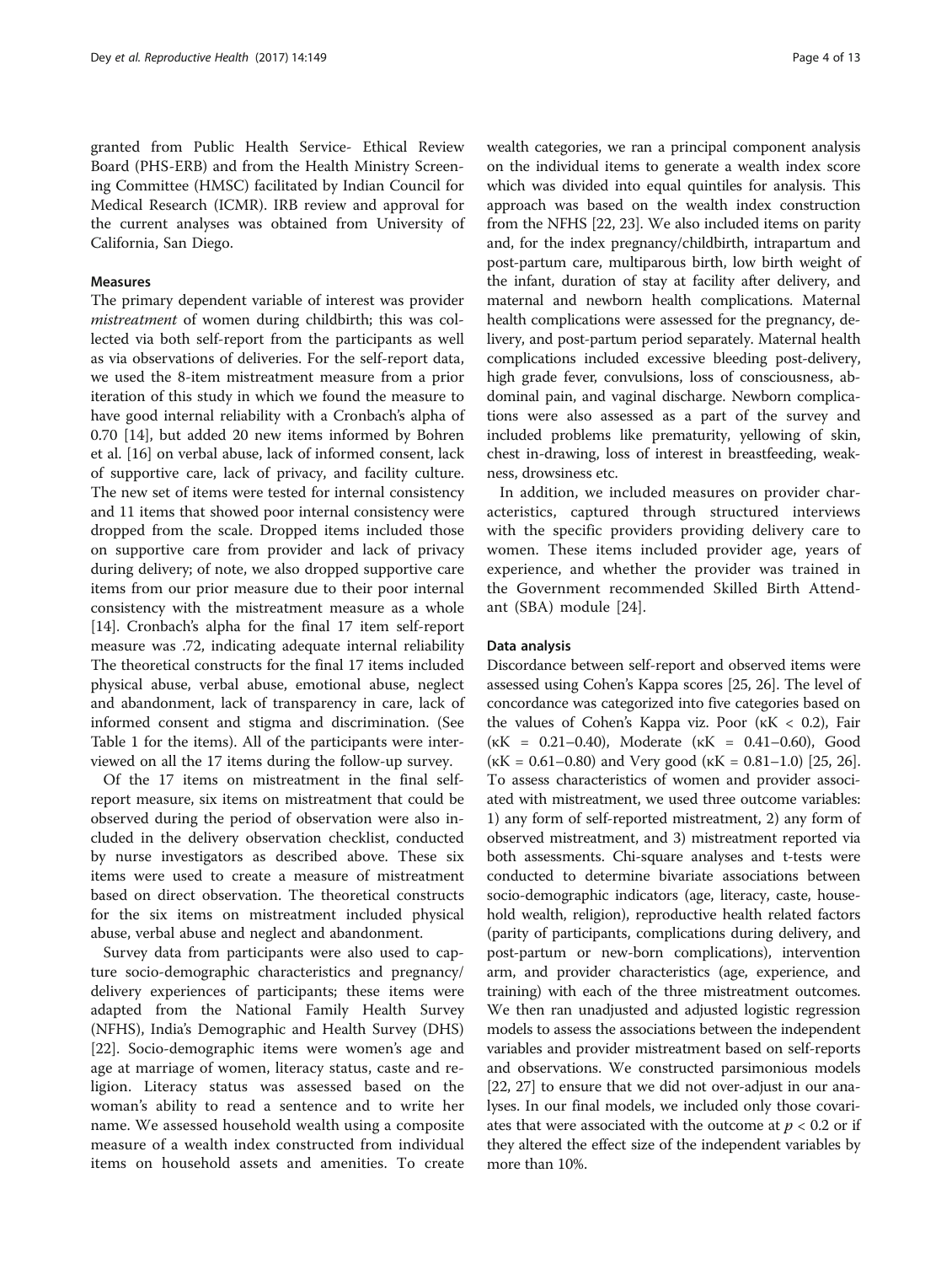<span id="page-4-0"></span>

| Table 1 Any instances of mistreatment of women by health care providers during childbirth, reported by women delivering at 81 |  |  |  |
|-------------------------------------------------------------------------------------------------------------------------------|--|--|--|
| public health facilities in Uttar Pradesh, India ( $N = 875$ )                                                                |  |  |  |

| Instance of any form of mistreatment<br>during delivery <sup>1</sup>                | Self-reported mistreatment<br>during childbirth (all items)<br>(# of items = 17) % (n) | Self-reported abuse during<br>childbirth (items matched<br>with those in observations)<br>(# of items = $6$ ) % (n) | Observed mistreatment in<br>childbirth (# of items $= 6$ )<br>% (n) |
|-------------------------------------------------------------------------------------|----------------------------------------------------------------------------------------|---------------------------------------------------------------------------------------------------------------------|---------------------------------------------------------------------|
| Any form of mistreatment - Yes                                                      | 77.3 (676)                                                                             | 9.1(80)                                                                                                             | 22.4                                                                |
| Cronbach-alpha                                                                      | 0.72                                                                                   | 0.64                                                                                                                | 0.47                                                                |
| Individual items                                                                    |                                                                                        |                                                                                                                     |                                                                     |
| Beaten / slapped by health care provider                                            | 0.9(8)                                                                                 | 0.9(8)                                                                                                              | 3.7(32)                                                             |
| Provider forcefully pushed abdomen<br>during delivery                               | 1.7(15)                                                                                | 1.7(15)                                                                                                             | 11.4 (100)                                                          |
| Provider applied force to pull baby                                                 | 1.5(13)                                                                                | 1.5(13)                                                                                                             | 7.9(69)                                                             |
| Provider used bad/abusive language                                                  | 2.6(23)                                                                                | 2.6(23)                                                                                                             | 3(26)                                                               |
| Provider threatened to slap client                                                  | 2.2(19)                                                                                | 2.2(19)                                                                                                             | 3.1(27)                                                             |
| Client faced problem due to unavailability<br>of provider during delivery           | 5.1(45)                                                                                | 5.1(45)                                                                                                             | 3.2(28)                                                             |
| Client disrespected during stay at facility                                         | 1.8(16)                                                                                |                                                                                                                     |                                                                     |
| Client not provided complete information<br>on the delivery procedures              | 47.8 (418)                                                                             |                                                                                                                     |                                                                     |
| Client not provide information on problem<br>you might face after delivery          | 4.6(40)                                                                                |                                                                                                                     |                                                                     |
| Provider did not answer client's questions                                          | 29.4 (257)                                                                             |                                                                                                                     |                                                                     |
| Provider did not tell client about her health                                       | 43.5 (381)                                                                             |                                                                                                                     |                                                                     |
| Provider did not tell client about her baby's<br>health                             | 38.9 (340)                                                                             |                                                                                                                     |                                                                     |
| Provider did not advice client on avoiding<br>illness after delivery                | 55.8 (488)                                                                             |                                                                                                                     |                                                                     |
| Provider did not take client's consent before<br>conducting the delivery procedures | 27 (236)                                                                               |                                                                                                                     |                                                                     |
| Client was denied specific things by the provider                                   | 8.6(75)                                                                                |                                                                                                                     |                                                                     |
| Client was treated differently based on her caste                                   | 0.6(5)                                                                                 |                                                                                                                     |                                                                     |
| Client was discriminated during her stay at facility                                | 1.4(12)                                                                                |                                                                                                                     |                                                                     |

<sup>1</sup>Mistreatment of women by provider during childbirth was defined based on categories taken from (Bohren et al., [\[16](#page-11-0)])

We also created an additional outcome variable to measure discordance between the self-report and observed mistreatment measures; this variable was categorized as: cases of concordance, cases when observers reported mistreatment and women did not, and cases when women reported mistreatment while the observer did not. We identified very few cases of nonconcordance when women reported mistreatment and observers did not ( $n = 33$ ) and dropped those from consideration for the analysis. This produced a dichotomized variable: with cases with concordance between self-report and observed mistreatment vs those where observers reported mistreatment but women did not (lower self-reported mistreatment). We again ran unadjusted and adjusted logistic regression models to assess the associations between the independent variables and our non-concordance outcome, using parsimonious adjusted models as described above [[22, 27](#page-12-0)].

All analyses were conducted using STATA 13 software (StataCorp, USA).

## Results

Participants' age ranged from 17 to 49 years (mean age = 26.8, Std. dev. =  $5.1$ ) (See Table [3\)](#page-6-0). The mean age at marriage was 19.5 years (Std. dev. = 1.9). More than half of participants (52.5%) were literate i.e. they could read and write. Most participants (84.1%) were Hindu, and 88.1% belonged to either scheduled caste/scheduled tribe (SC/ST) or the Other Backward Classes (OBC), the most socially vulnerable caste groups.

Health providers at delivery were predominantly staff nurses (88.6%) followed by Auxiliary Nurse Midwives (ANMs) (9.4%). 94% of the deliveries were conducted by 1 Staff-Nurse or ANMs supported by a unskilled birth attendant. The average age of providers was 36 years (std. dev. = 11.1) and the average number of years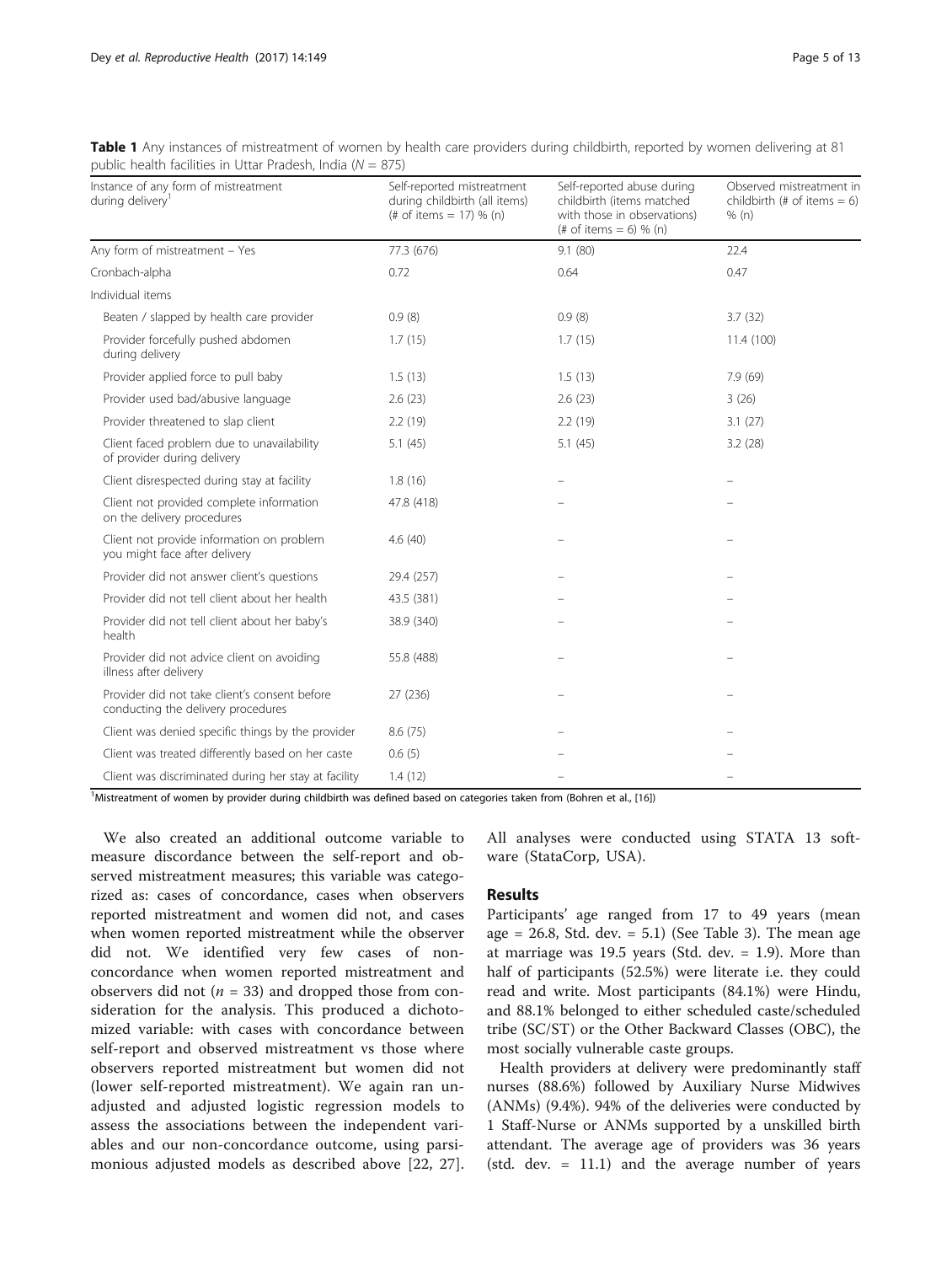working in the field was 10 (std. dev = 10.0). Almost half of the providers (47.4%) had received the Government of India recommended Skilled Birth Attendant training.

Majority of women (77.3%) self-reported mistreatment by their provider, most commonly in the areas of nonconsensual care or inadequate information provisions regarding treatment or care for them or their child. (See Table [1\)](#page-4-0). When we limit the self-report measure to the 6 items included in the observation measure, only 9.1% reported mistreatment by their provider; this is notably lower than that reported by observers on these same items (22.4%), which focused on provider abuse and harsh delivery practices, as well as non-presence of the provider.

A review of self-reported and observer-reported mistreatment by item demonstrates higher reporting by observers as compared to reports by women for all abuse and harsh delivery-focused items but not for the nonpresence of provider item. Provider forcefully pushing the woman's abdomen was observed in 11.4% of deliveries and self-reported by only 1.7% of the participants. Disparities were also found in other items of physical abuse including women beaten/slapped by provider (observation = 3.7%; self-report =  $0.9\%$ ) and provider applying force to pull the baby during delivery (observation = 7.9%; self-report = 1.5%). Cohen's Kappa scores were also used to assess concordance between self-report and observation data and reported moderate level of concordance on items related to verbal abuse and threats from the provider; concordance on items related to physical abuse, harsh delivery practices, and non-presence of the provider ranged from fair to poor (See Table 2).

Bivariate analyses (chi-squares and t-tests) indicate that the same variables did not correlate with both self-reported and observed mistreatment from providers (See Table [3](#page-6-0)). Regression analyses found that births that were multiparous (AOR = 1.50,  $95\%$  CI = 1.06–2.13), resulting in postpartum maternal health complications (AOR = 2.0, 95%  $CI = 1.34 - 3.06$  or new-born complications (AOR = 2.6, 95% CI = 1. 96–4.03), and attended by providers who had not received SBA training (AOR =  $1.47$ , 95% CI =  $1.05-$ 2.04) were associated with self-reported mistreatment.

Women delivering in non-intervention facilities were also more likely to report mistreatment (See Table [4\)](#page-7-0). In contrast, provider and facility characteristics were associated with observed mistreatment; specifically, these were cases with older providers (AOR = 1.03, 95% CI = 1.02–1.05) and non-SBA trained providers (AOR = 1.44, 95% CI = 1.02–2.02) (See Table [5\)](#page-8-0). Insignificant trend associations with this outcome were also seen for longer stay at the facility and older age of mother (See Table [5](#page-8-0)).

Adjusted multivariate analysis were also conducted to predict discordance in mistreatment when observer reported mistreatment and women did not. Analyses indicated that this was more likely when women were younger at the time of marriage, (AOR = 0.86, 95%  $CI = 0.78 - 0.95$ , and when the delivery was conducted by older providers (AOR = 1.05, 95% CI = 1.01–1.09). The likelihood decreased with each year of experience of the provider (AOR = 0.96, 95% CI = 0.92–0.99) (See Table [6\)](#page-8-0).

## Discussion

In this study, we used unique data from a quality of care study for deliveries conducted in rural Uttar Pradesh India that included both observational and self-reported measures of mistreatment during childbirth. We were able to assess the prevalence of and the concordance between self-reported and observed mistreatment during delivery, as well as the associations between sociodemographic, childbirth complications, and provider characteristics with these mistreatment outcomes. Our findings provide an important contribution to the emerging field of study regarding respectful treatment of women during childbirth. In our prior work, one out of five women reported being mistreated by the provider during childbirth. The difference in the prevalence of reported mistreatment is attributable to the inclusion of additional items in the measure for this paper. The additional items included in the current study were mostly specific to lack of transparency in care and lack of consent. Some of these items were reported to have very high incident rates, which also led to the substantial difference in the prevalence reported in our previous work. The measure for mistreatment in our prior work had 8 items of self-

**Table 2** Cohen's Kappa scores of concordances between instances of observed and reported mistreatment reported by women delivering at 81 public health facilities in Uttar Pradesh, India ( $N = 875$ )

| Individual items                                       | Cohen's Kappa scores | Quality of agreement <sup>a</sup> |
|--------------------------------------------------------|----------------------|-----------------------------------|
| Beaten / slapped by health care provider               | 0.39                 | Fair                              |
| Provider forcefully pushed abdomen during delivery     | 0.17                 | Poor                              |
| Provider applied force to pull baby                    | 0.25                 | Fair                              |
| Provider used bad/abusive language                     | 0.52                 | Moderate                          |
| Provider threatened to slap client                     | 0.46                 | Moderate                          |
| Client faced problem due to unavailability of provider | 0.33                 | Fair                              |

<sup>a</sup>Quality of agreement between observed and recorded observations based on categories taken from Kwiecien et al.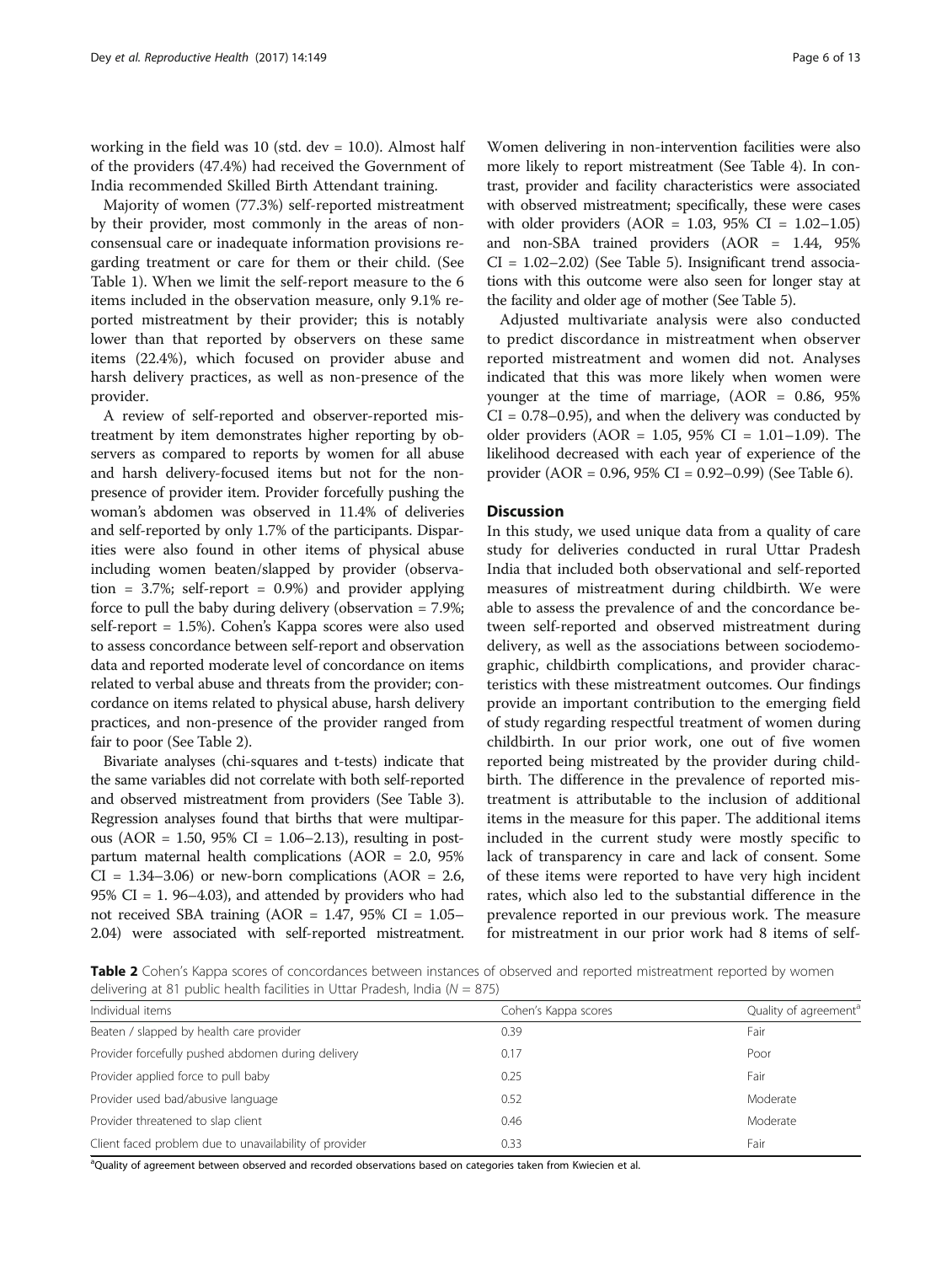<span id="page-6-0"></span>Table 3 Sociodemographic characteristics, birth experiences, and perinatal health of women delivering at 81 public health facilities in Uttar Pradesh, India, for total sample (N = 875) by observed and self-reported Mistreatment of Woman by Provider During Childbirth

| Variables                                  |                             | Self-reported mistreatment<br>during childbirth (all items)<br>(# of items = $17$ ) |             | Self-reported abuse during<br>childbirth (items matched<br>with those in observations)<br>(# of items = $6$ ) |             | Observed mistreatment in<br>childbirth (# of items $= 6$ ) |             |
|--------------------------------------------|-----------------------------|-------------------------------------------------------------------------------------|-------------|---------------------------------------------------------------------------------------------------------------|-------------|------------------------------------------------------------|-------------|
|                                            | Total Sample<br>$(N = 875)$ | Mistreatment During<br>Childbirth ( $n = 676$ )                                     | $p$ -value* | Mistreatment During<br>Childbirth ( $n = 80$ )                                                                | $p$ -value* | Mistreatment During<br>Childbirth ( $n = 196$ )            | $p$ -value* |
|                                            | % (n)                       | % (n)                                                                               |             | % (n)                                                                                                         |             | % (n)                                                      |             |
| Sociodemographics                          |                             |                                                                                     |             |                                                                                                               |             |                                                            |             |
| Age of respondents                         |                             |                                                                                     |             |                                                                                                               |             |                                                            |             |
| Mean                                       | 26.8                        | 26.8                                                                                | 0.75        | 28.1                                                                                                          | 0.015       | 26.9                                                       | 0.72        |
| Std. dev.                                  | 5.1                         | 5.1                                                                                 |             | 7.5                                                                                                           |             | 5.4                                                        |             |
| Age at Marriage                            |                             |                                                                                     |             |                                                                                                               |             |                                                            |             |
| Mean                                       | 19.5                        | 19.4                                                                                | 0.24        | 19.7                                                                                                          | 0.23        | 19.2                                                       | 0.03        |
| Std. dev.                                  | 1.9                         | 1.8                                                                                 |             | 2.1                                                                                                           |             | 1.9                                                        |             |
| Literacy                                   |                             |                                                                                     |             |                                                                                                               |             |                                                            |             |
| Illiterate                                 | 47.5 (416)                  | 79.5 (331)                                                                          | 0.12        | 8.9(37)                                                                                                       | 0.81        | 22.8 (95)                                                  | 0.77        |
| Literate                                   | 52.5 (459)                  | 75.2 (345)                                                                          |             | 9.4(43)                                                                                                       |             | 22.0 (101)                                                 |             |
| Religion                                   |                             |                                                                                     |             |                                                                                                               |             |                                                            |             |
| Hindu                                      | 84.1 (736)                  | 77.7 (572)                                                                          | 0.46        | 9.5(70)                                                                                                       | 0.39        | 22.4 (165)                                                 | 0.98        |
| Muslim                                     | 15.9 (139)                  | 74.8 (104)                                                                          |             | 7.2(10)                                                                                                       |             | 22.3 (31)                                                  |             |
| Caste                                      |                             |                                                                                     |             |                                                                                                               |             |                                                            |             |
| SC/ST/OBC                                  | 88.1 (771)                  | 78.5 (605)                                                                          | 0.02        | 9(69)                                                                                                         | 0.59        | 22.2 (171)                                                 | 0.67        |
| Other                                      | 11.9 (104)                  | 68.3 (71)                                                                           |             | 10.6(11)                                                                                                      |             | 24.0 (25)                                                  |             |
| Wealth Index                               |                             |                                                                                     |             |                                                                                                               |             |                                                            |             |
| Lowest                                     | 19.7 (172)                  | 77.3 (133)                                                                          | 0.59        | 12.2(21)                                                                                                      | 0.34        | 23.3 (40)                                                  | 0.77        |
| Low                                        | 18.7 (164)                  | 74.4 (122)                                                                          |             | 11(18)                                                                                                        |             | 20.1 (33)                                                  |             |
| Medium                                     | 19.1 (167)                  | 78.4 (131)                                                                          |             | 6.6(11)                                                                                                       |             | 24 (40)                                                    |             |
| High                                       | 20.5 (179)                  | 81 (145)                                                                            |             | 8.4(15)                                                                                                       |             | 24.6 (44)                                                  |             |
| Highest                                    | 22.1 (193)                  | 75.1 (145)                                                                          |             | 7.8(15)                                                                                                       |             | 20.2 (39)                                                  |             |
| Parity (number of births)                  |                             |                                                                                     |             |                                                                                                               |             |                                                            |             |
| Single                                     | 32.5 (284)                  | 73.6 (209)                                                                          | 0.07        | 9.5(27)                                                                                                       | 0.8         | 21.8 (62)                                                  | 0.78        |
| Multiple                                   | 67.5 (591)                  | 79.0 (467)                                                                          |             | 9(53)                                                                                                         |             | 22.7 (134)                                                 |             |
| Study design                               |                             |                                                                                     |             |                                                                                                               |             |                                                            |             |
| Intervention<br>Condition                  |                             |                                                                                     | < 0.001     |                                                                                                               |             |                                                            |             |
| Nurse-mentored                             | 51.3 (449)                  | 70.2 (315)                                                                          |             | 10.5(47)                                                                                                      | 0.16        | 22.5 (101)                                                 | 0.95        |
| Non-nurse<br>mentored                      | 48.7 (426)                  | 84.7 (361)                                                                          |             | 7.8(33)                                                                                                       |             | 22.3 (95)                                                  |             |
| Stay at facility for<br>48 h post delivery | 23.5 (206)                  | 77.7 (160)                                                                          | 0.87        | 4.4(9)                                                                                                        | 0.007       | 16.0(33)                                                   | 0.012       |
| Any complications<br>at delivery           | 40.1 (351)                  | 80.3 (282)                                                                          | 0.08        | 12 (42)                                                                                                       | 0.02        | 23.9 (84)                                                  | 0.37        |
| Any complications<br>Postpartum            | 28.6 (250)                  | 86 (215)                                                                            | < 0.001     | 13.2(33)                                                                                                      | 0.01        | 20.4 (51)                                                  | 0.37        |
| Any new-born<br>complications              | 27.4 (240)                  | 87.5 (210)                                                                          | < 0.001     | 14.6 (35)                                                                                                     | 0.001       | 25 (60)                                                    | 0.26        |
| Low birth weight<br>newborn (<2500 g)      | 11.1 (97)                   | 78.4 (76)                                                                           | 0.79        | 6.2(6)                                                                                                        | 0.28        | 19.6 (19)                                                  | 0.48        |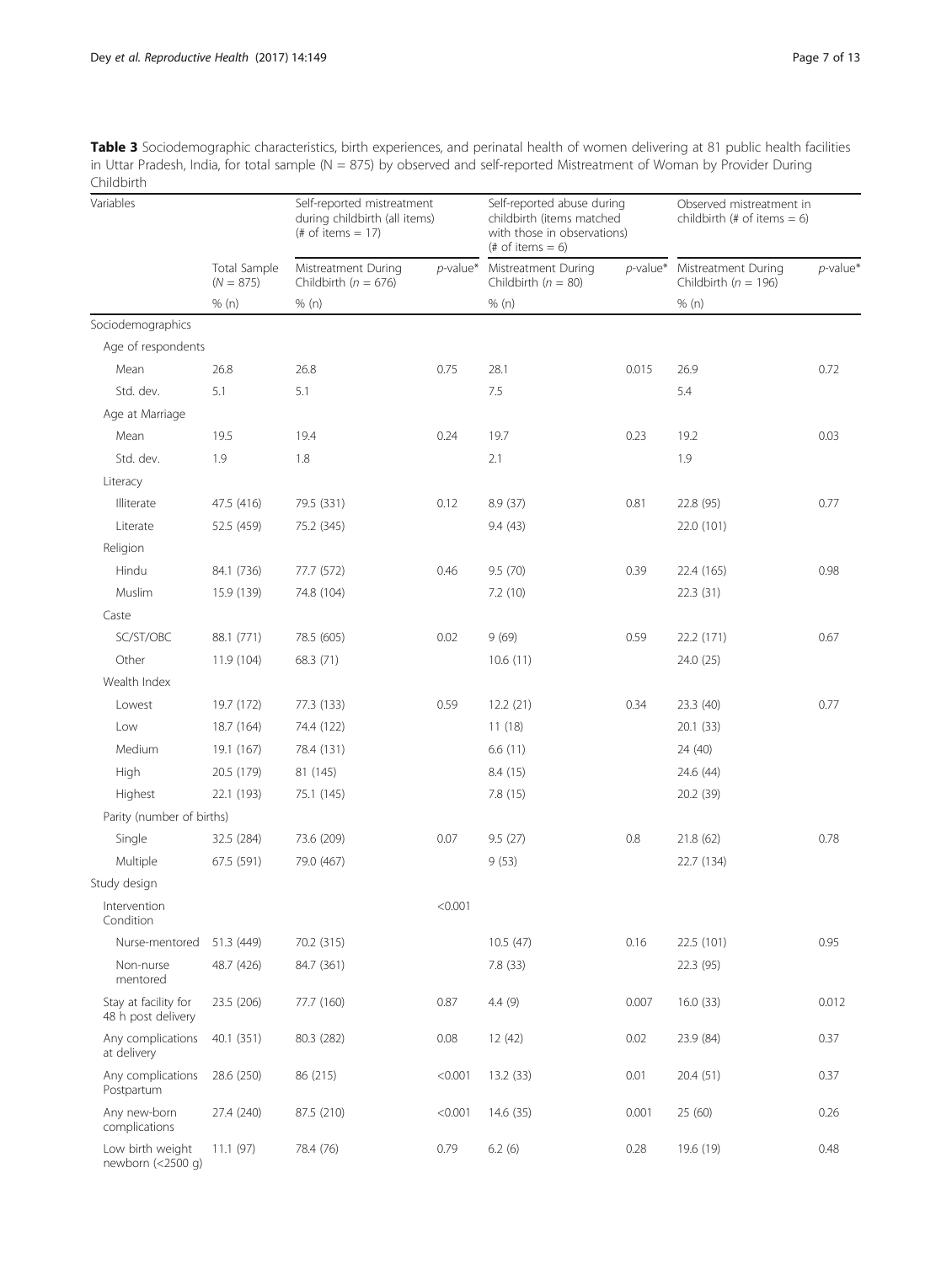<span id="page-7-0"></span>Table 3 Sociodemographic characteristics, birth experiences, and perinatal health of women delivering at 81 public health facilities in Uttar Pradesh, India, for total sample (N = 875) by observed and self-reported Mistreatment of Woman by Provider During Childbirth (Continued)

| Variables                               |                             | Self-reported mistreatment<br>during childbirth (all items)<br>$#$ of items = 17) |             | Self-reported abuse during<br>childbirth (items matched<br>with those in observations)<br>$#$ of items = 6) |             | Observed mistreatment in<br>childbirth (# of items $= 6$ ) |             |
|-----------------------------------------|-----------------------------|-----------------------------------------------------------------------------------|-------------|-------------------------------------------------------------------------------------------------------------|-------------|------------------------------------------------------------|-------------|
|                                         | Total Sample<br>$(N = 875)$ | Mistreatment During<br>Childbirth ( $n = 676$ )                                   | $p$ -value* | Mistreatment During<br>Childbirth ( $n = 80$ )                                                              | $p$ -value* | Mistreatment During<br>Childbirth ( $n = 196$ )            | $p$ -value* |
|                                         | % (n)                       | % (n)                                                                             |             | % (n)                                                                                                       |             | % (n)                                                      |             |
| Age of provider                         |                             |                                                                                   |             |                                                                                                             |             |                                                            |             |
| Mean                                    | 36.3                        | 36.2                                                                              | 0.57        | 37.9                                                                                                        | 0.18        | 39.7                                                       | < 0.001     |
| Std. Dev.                               | 11.1                        | 11.1                                                                              |             | 12.9                                                                                                        |             | 12.3                                                       |             |
| Years of experience                     |                             |                                                                                   |             |                                                                                                             |             |                                                            |             |
| Mean                                    | 10.2                        | 10.0                                                                              | 0.26        | 12.1                                                                                                        | 0.08        | 12.6                                                       | < 0.001     |
| Std. Dev.                               | 10.0                        | 9.9                                                                               |             | 11.1                                                                                                        |             | 11.0                                                       |             |
| SBA (Skill Birth)<br>Attendant) trained | 47.4 (415)                  | 74.0 (307)                                                                        | 0.03        | 7.5(31)                                                                                                     | 0.10        | 21.0 (87)                                                  | 0.33        |

\*p-values assess differences between groups who experienced and did not experience mistreatment during childbirth on the given variable, based on chi-square analyses for categorical variables and t-tests for continuous variables

reported mistreatment as compared to 17 items used in this paper. The prevalence of self-reported mistreatment based on the 17 item scale we see in this study is also much higher than the prevalence of Disrespect and Abuse reported in the 2015 Abuya et al. study in Kenya, which reported a 20% prevalence of disrespect and abuse

based on 9 items around the manifestations of physical abuse, non-consented care, non-confidential care, nondignified care, discrimination, abandonment and detention in facilities. Expanding on our prior work, we see that observers of childbirth are more likely to report mistreatment of the women than are women themselves.

Table 4 Logistic regression analyses to assess associations between equity factors, socio-economic predictors and self-reported mistreatment delivery among women delivering at 81 public health facilities in Uttar Pradesh, India ( $N = 875$ )

|                               | Self-reported mistreatment during childbirth (all items) (# of items = 17) |                      |  |
|-------------------------------|----------------------------------------------------------------------------|----------------------|--|
|                               | Crude OR (95% CI)                                                          | Adjusted OR (95% CI) |  |
| Caste                         |                                                                            |                      |  |
| SC/ST/OBC                     | $1.69(1.08 - 2.65)$                                                        | $1.6(0.99 - 2.56)$   |  |
| Others                        | Ref                                                                        | Ref                  |  |
| Parity                        |                                                                            |                      |  |
| Single                        | Ref                                                                        | Ref                  |  |
| Multiple                      | $1.35(0.97 - 1.87)$                                                        | $1.50(1.06 - 2.13)$  |  |
| Intervention arms             |                                                                            |                      |  |
| Nurse-mentored facilities     | Ref                                                                        | Ref                  |  |
| Non-nurse mentored facilities | $2.36(1.69-3.3)$                                                           | $2.5(1.78 - 3.56)$   |  |
| Post-partum complications     |                                                                            |                      |  |
| No                            | Ref                                                                        | Ref                  |  |
| Yes                           | $2.2(1.5-3.3)$                                                             | $2.0(1.34 - 3.06)$   |  |
| New-born complications        |                                                                            |                      |  |
| <b>No</b>                     | Ref                                                                        | Ref                  |  |
| Yes                           | $2.5(1.7-3.9)$                                                             | $2.6(1.69 - 4.03)$   |  |
| SBA trained provider          |                                                                            |                      |  |
| No                            | 1.42 (1.03-1.96)                                                           | $1.47(1.05 - 2.04)$  |  |
| Yes                           | Ref                                                                        | Ref                  |  |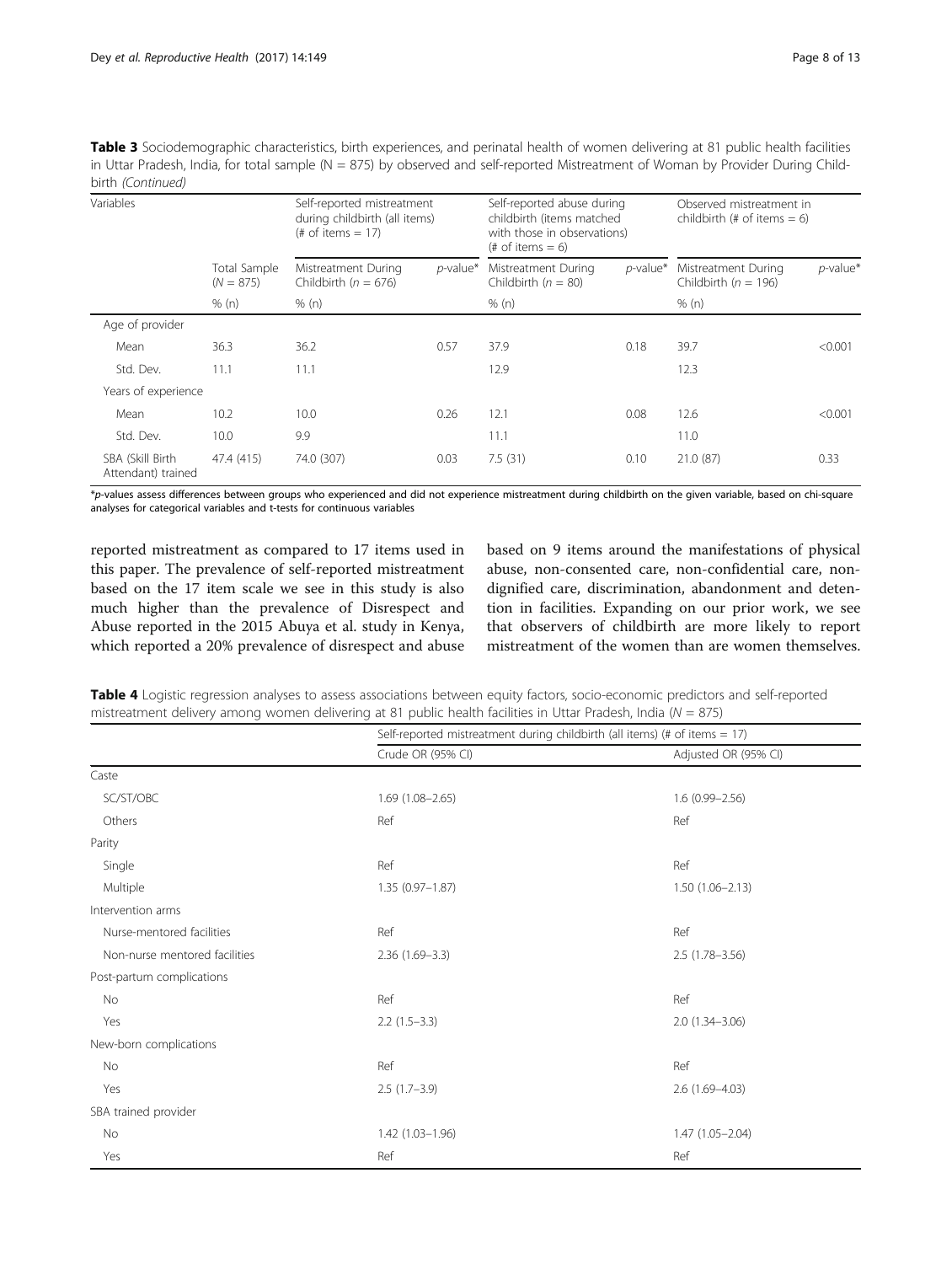|                                         | Observed mistreatment during childbirth (# of items $= 6$ ) |                      |  |
|-----------------------------------------|-------------------------------------------------------------|----------------------|--|
|                                         | Crude OR (95% CI)                                           | Adjusted OR (95% CI) |  |
| Age at marriage                         | $0.91(0.83 - 0.99)$                                         | $0.93(0.84 - 1.01)$  |  |
| Age of provider                         | $1.03(1.02 - 1.05)$                                         | $1.03(1.02 - 1.05)$  |  |
| SBA trained provider                    |                                                             |                      |  |
| No                                      | $1.17(0.85 - 1.61)$                                         | 1.44 (1.02-2.02)     |  |
| Yes                                     | Ref                                                         | Ref                  |  |
| Stay at facility for 48 h post delivery |                                                             |                      |  |
| No                                      | $1.69(1.11 - 2.55)$                                         | $1.46(0.96 - 2.23)$  |  |
| Yes                                     | Ref                                                         | Ref                  |  |

<span id="page-8-0"></span>Table 5 Logistic regression analyses to assess associations between equity factors, socio-economic predictors and observed mistreatment delivery among women delivering at 81 public health facilities in Uttar Pradesh, India ( $N = 875$ )

These findings, which attempt to triangulate self-report and observed data on this issue, suggest that, although there is likely to be a bias towards underreporting by women, mistreatment during childbirth should be a major concern in the public health system.

Because measurement of mistreatment by providers during childbirth is not yet standardized [\[1](#page-11-0), [2, 14, 16](#page-11-0)], the validity of self-reported measures of abuse and disrespect during childbirth is still uncertain. The three measures of mistreatment studied in this paper viz. 17 item self-report, 6 item self-report and 6 item observation had Cronbach alpha's of 0.72, 0.64 and 0.47 respectively. While the self-reported measures show good internal reliability, the reliability of the observed mistreatment is relatively low. Future research on mistreatment can include more items to the observations to test the internal reliability of observed mistreatment. Not only did we find higher mistreatment reported through observation relative to self-report, but the two measures showed poor concordance with each other. We also found that there was a considerable difference in the incidence of reported disrespect and abuse depending on the scale. Overall the observed measures indicated much higher rates of mistreatment compared to the self-report measures, particularly for occasions when the birth attendant pushed on the woman's abdomen or applied force to pull the baby. This suggests that there may be under reporting of mistreatment by women, and interpretation of women's selfreports should be considered in that light. These results are consistent with Blanc's findings that women tended to

report the quality of the facility in a more positive light than what was reported by observers [\[28\]](#page-12-0). It is important to note, however, that while the observers were trained in delivery care, survey research, and data collection, it is possible that being primed to look for poor quality of care, observers may be over-reporting mistreatment as well. It is also important to note that women and observers had different vantage points. For example, women might not have noticed that the provider applied force to push her abdomen or pull out the baby, which might be evident from the observer's vantage point. Conversely, women might have reported facing problems due to the unavailability of providers during labor, which may not be evident to observers. The discordance in these measures are reflected in the low kappa scores for these indicators. To understand these dynamics more deeply, further research should consider including multiple observers, and video recording of births for expert assessment, to test interrater reliability. Further research should also consider discussing video recordings with women to discuss their interpretation of treatment received during delivery after the event – as opposed to relying on their memory during childbirth. Qualitative data may also be useful to help contextualize the quantitative reports.

Women who self-reported mistreatment were more likely to be from disadvantaged castes, and to be those who have had more children. While these factors can make a woman more vulnerable to abuse, given the discrepancy between the reported and observed experiences, it is also likely that there is some under-reporting

Table 6 Logistic regression analyses to assess associations between equity factors, socio-economic predictors and non-concordance in reporting mistreatment by women delivering at 81 public health facilities in Uttar Pradesh, India ( $N = 875$ )

|                                  | Observer reporting mistreatment when patients did not 17.7% (149) |                      |  |
|----------------------------------|-------------------------------------------------------------------|----------------------|--|
|                                  | Crude OR (95% CI)                                                 | Adjusted OR (95% CI) |  |
| Age at marriage                  | $0.86$ (0.78-0.95)                                                | $0.86(0.78 - 0.95)$  |  |
| Age of provider                  | $1.01(1.0-1.03)$                                                  | $1.05(1.01 - 1.09)$  |  |
| Years of experience of providers | $1.0(0.99 - 1.03)$                                                | $0.96(0.92 - 0.99)$  |  |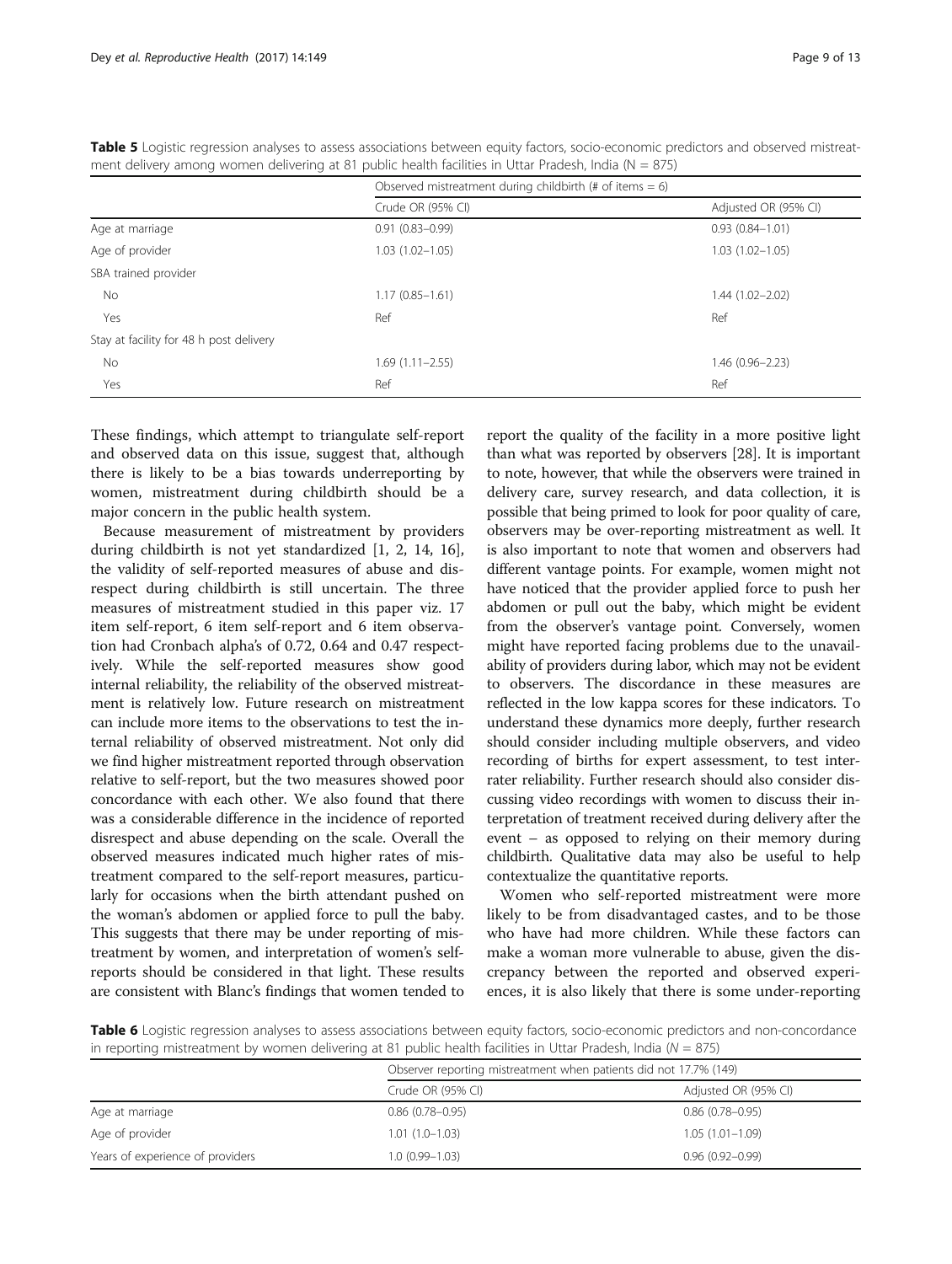taking place in the self-reports by women. From this perspective women who had already given birth several times were also potentially more experienced with the process, and so had previous experiences to draw on regarding what kind of care to expect. It may be that those women were more likely to report because of an increased awareness that the treatment they received was not optimal [\[29\]](#page-12-0). Nevertheless, women who self-reported mistreatment were also more likely to have given birth in a facility without a nurse mentor (non-intervention), and to have a provider that had not received SBA training, both attributes that would be beyond the knowledge of most birthing mothers, and that suggests that these self-reports of mistreatment may actually be the result of a lower standard of care in these facilities.

Women who reported mistreatment were more likely to report maternal and new-born complications. This is consistent with our previous work on the topic which showed a strong association between reported mistreatment and complications [\[14](#page-11-0)]. This is an important finding for several reasons. First because reduction in maternal and new-born complication is a high priority goal for programmatic efforts to improve maternity care, any findings that point to factors associated with those outcomes should be carefully considered, whether causal or not. Second, we know that maternal stress during labor can cause the labor to slow or stall, increasing risk of complications [[4\]](#page-11-0). If mistreatment by a provider is shown to cause maternal complications, the reduction of such treatment would be an important focal point for interventions attempting to improve maternal care outcomes, with the added benefit that the improved treatment increases the dignity of the experience for women. With our current analyses, we cannot demonstrate causality. It is possible that women who experience complications are more likely to have an overall negative perception of the birth itself, which may predispose them to report mistreatment and abuse. Or it may be that those who are comfortable reporting complications are also more comfortable reporting maltreatment and abuse. Lastly of course, it is possible that mistreatment increases the risk of complications. The fact that we did not find this association in the analysis of observed mistreatment makes this last possibility less certain. Further research is needed to understand this association.

Consistent with what we found with the self-reported mistreatment, observed mistreatment was significantly associated with the birth attendant being untrained. The fact that we found this result with both the self-reported and observed measures suggests that provider training may be an important mechanism to improve the treatment of women during childbirth. Previous research has shown that trained providers have slightly higher levels of competence in managing complications [[30\]](#page-12-0), however our study is the first that we know of to show that trained providers might treat birthing women in a more respectful way. Observers were also more likely to report mistreatment if the provider was older. This may be because older providers are less up to date on current quality of care practices, and may simply treat birthing mothers more harshly. If this is the case, then why did mothers themselves not report this? In India, respect for elders is a strong social norm, and women are socialized to defer to and often accept harsh treatment from older women, particularly mother in laws [\[31](#page-12-0)]. It is possible then that the observers picked up on a tendency for older women to be less respectful to young birthing mothers but that those mothers did not interpret this behavior in the same way.

The dynamics of deference to elders and expectation and acceptance of harsh treatment by older women being the normative way may explain why women who were married younger than age 18 were more likely to have experienced maltreatment according to observers, but not according to their own self-report. Those married younger than age 18 are more likely to come from families that are more traditional, including adherence to very strong social hierarchies in which people of lower status, particularly very young married adolescents, receive harsh treatment in their daily lives [\[32](#page-12-0)]. These women may be less likely to perceive mistreatment in this context, because the treatment they received is consistent with the treatment they have received throughout their married lives. We see in fact, that the main predictors of discordance between the self-report and the observed, are these very same factors. The older the provider, and the younger the age at which the woman was married, the more likely it is that the observer noted mistreatment while the birthing mother herself did not. These findings are an important clue into the deeply engrained social norms around hierarchy and social status in which maltreatment is likely to occur. They also highlight the possibility that the discordance between self-report and observation may in fact be largely driven by under-reporting by women in the self-reported measures. Interventions to address the phenomenon of mistreatment by providers during childbirth will need to carefully address these social dynamics.

## Limitations

This study has limitations. First, the findings from this study are limited to the setting of public health facilities in Uttar Pradesh – a state with a disproportionately high number of deliveries within public health facilities [\[33](#page-12-0)]. While we explored the associations between mistreatment and the characteristics of the women as well as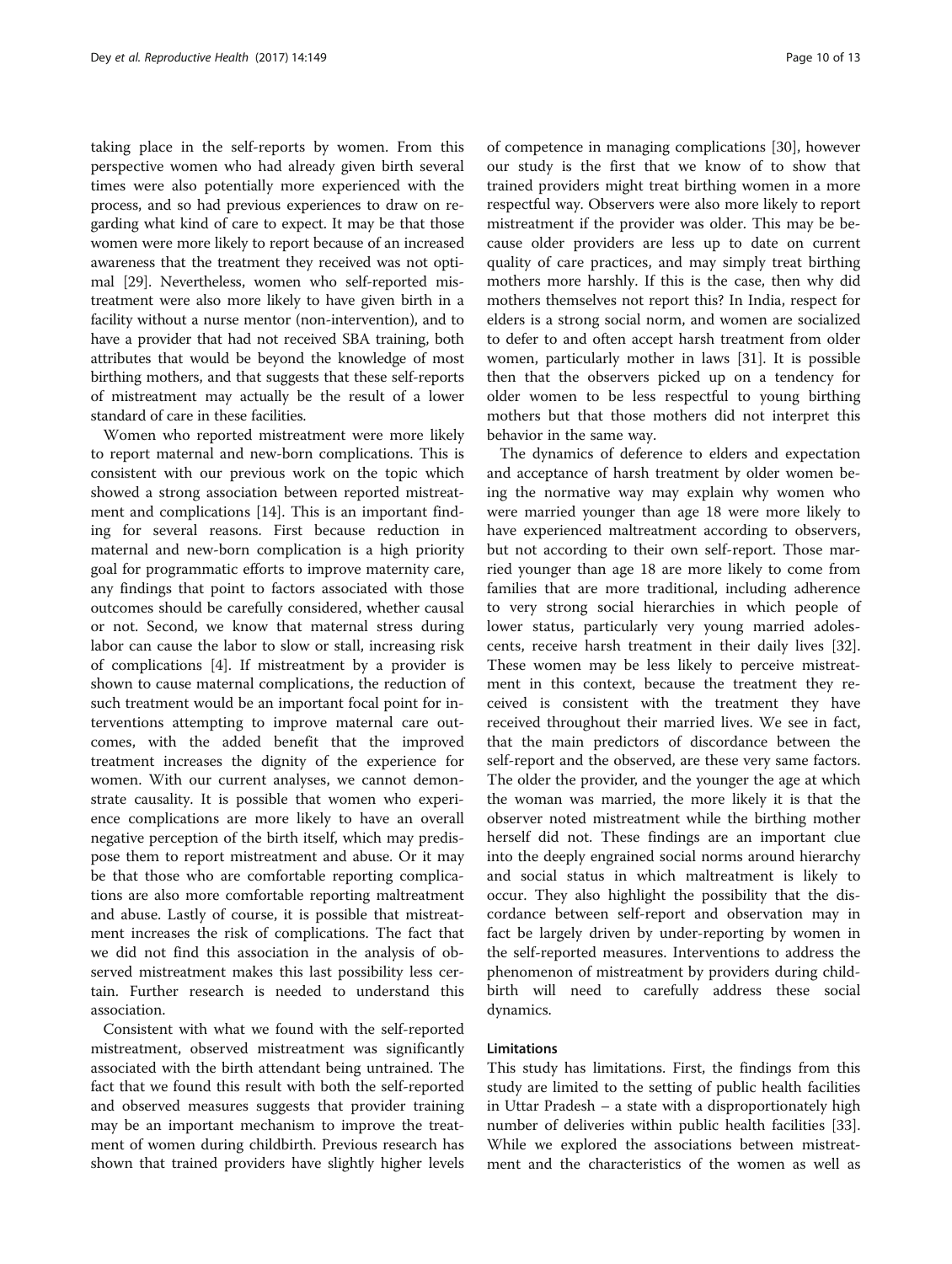those of the providers, we could not include the delivery load borne by providers as a factor in the analysis. Further research studies are needed to explore such associations. Similar studies are also needed to understand the prevalence and nature of mistreatment for women delivering at home or private health facilities – issues that have remained largely unexplored so far.

Second, although our study had a comprehensive list of items to measure self-reported mistreatment, the number of items that were included in the observation was substantially less. This likely contributed to the far stronger internal reliability for self-reported mistreatment relative to that of the observed mistreatment measure. We also found that the associations between mistreatment and the individual and provider level predictors varied between the self-reported and observed measures. These results might also be affected by the lower number of items used in the observed mistreatment measure. In addition, the study did not include providers' report of their behavior with women, limiting our ability to triangulate the findings. Further research is thus needed to include a comprehensive set of items captured through observations so that the observed and self-reported measures are comparable. Third, some of the self-reported and observed measures also varied based of the vantage point of women and observers, an issue which we could not address in this study. We were also unable to assess inter-rater reliability in this study. Although, all observers were trained in delivery care, research methods and data collection protocols, and stringent measures were taken to ensure data quality, we cannot ignore the possibility that observers were overreporting mistreatment. We also recognize that there is a chance that women's self-report on mistreatment may encapsulate their entire birth experience and be affected by poor health outcomes in spite of being asked about specific provider behavior. Such issues in self-report can be addressed by having multiple points of enquiry in the survey tools to cross check responses from women. Further research in this area should include multiple observers, or explore other methods to assess inter-rater reliability.

Assessment of mistreatment with women shortly after childbirth may also affect our findings. The timing of reports seems to play a significant role in the prevalence of disrespect and abuse reported. For instance, two separate studies conducted in Tanzania (one in a rural area, one in an urban area) found a vast increase in the prevalence of disrespect and abuse reported when interviews were conducted within the communities several weeks after the births compared to those conducted directly post-partum in the facility [[34, 35\]](#page-12-0). The authors speculated that women were potentially hesitant to report abuse conducted within the facility while they were still in its care. Further, directly postpartum, women have not had the time to recover from the birth itself and process the experience, and hence are less likely to interpret events as having been abusive. In both studies, the authors also found that the women's reports of satisfaction with care were lower in the community surveys, consistent with a time dependent post birth emotional processing experience that may be necessary to recognize and report abuse. The Sando study additionally noted that direct observers of some births reported aspects of disrespect, specifically lack of consent, lack of privacy, and non-dignified care, that were not reported by mothers potentially because such behaviors were considered normal in their communities [\[34](#page-12-0)].

Finally, because this is an observational study, we cannot establish causality. The relationship between mistreatment and the characteristics of women and providers suggest a causal relationship. However, we need longitudinal studies to understand the directionality of the associations. Further research on alternate methods of interviewing and observing combined with qualitative discussions with women, providers as well as observers will provide more insights into their perspectives and help in understanding the context and mechanisms of provider mistreatment as identified in the current study.

#### Conclusions

Despite these limitations, this study provides important insights into the phenomenon of mistreatment during childbirth in Uttar Pradesh, India. The issue of mistreatment is common and may be underreported by women. Newer and better trained providers may be less likely to mistreat women, suggesting improvements in quality of care training over time. Training modules for services providers can also focus on interpersonal skills and sensitize providers to mistreatment of women during childbirth and its potential implications on outcomes. These findings also suggest associations between provider age with mistreatment suggesting younger providers are less likely to mistreat women, perhaps because younger women have a greater awareness of these issues. A review of pre-service education and inclusion of modules on mistreatment in the curriculum can also prove effective in reducing incidents of mistreatment in the longer run. The issue of under reporting by women also highlights the need for focused interventions directed towards women and their families so that they appreciate respectful maternal care, demand better quality care, and report poor quality of care experiences when they occur. While the study highlights discordance between self-report and observed measures, the findings of the current study do not provide sufficient evidence to justify what issues are more validly captured based on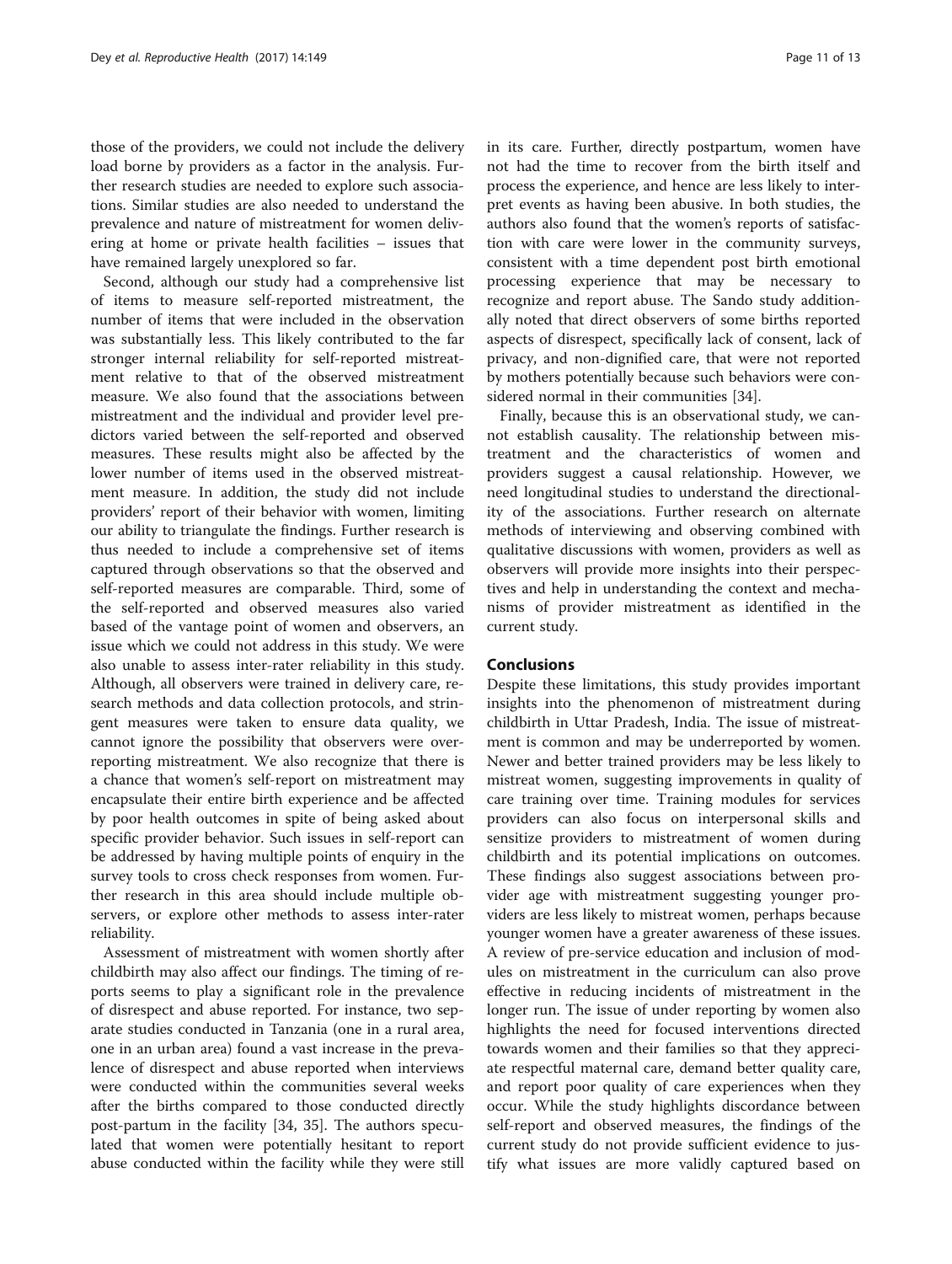<span id="page-11-0"></span>observations vis-à-vis self-report. This is an important area for future research to consider. For now, we recommend inclusion of both types of measurement, observation and patient self-report, and perhaps provider reports as well, which we were not able to include in the current study. Capturing both self-report and observed mistreatment will help provide a better picture of what is going on and how to improve it, as biases in expectations of providers or the childbirth experience can affect reporting on either side. Because this is an emerging area of interest in the field of maternal and reproductive health, there is much work to be done to understand the optimal methods of measuring mistreatment, as well as the factors that contributing to its occurrence. This paper offers insights into both issues, while laying the foundation for the future research necessary to begin the important work of preventing this phenomenon.

#### Abbreviations

ANM: Auxiliary nurse midwife; AOR: Adjusted odds ratio; CI: Confidence interval; DHS: Demographic Health Survey; DOD: Direct observation of delivery; GoUP: Government of Uttar Pradesh; HMSC: Health ministry screening committee; ICMR: Indian Council for Medical Research; IRB: Institutional review board; MLE: Measurement learning and Evaluation; MOIC: Medical Officer in Charge; NFHS: National Family Health Survey; NHM: National Health Mission; OBC: Other Backward Classes; PHS-ERB: Public Health Service- Ethical Review Board; SBA: Skilled Birth Attendant; SC: Scheduled Caste; ST: Scheduled Tribe; UP-TSU: Uttar Pradesh Technical Support Unit.

#### Acknowledgements

We wish to acknowledge the support of Mr. Vikas Gothalwal, Executive Director, Dr. Seema Tandon, Team Leader-First Referral Unit and T. N. Thirumalai, Senior Specialist M&E at the Uttar Pradesh-Technical Support Unit for their constant support and encouragement in conducting the study. We would also like to thank the survey managers and nurse investigators who implemented the study and data managers for their support in development of the data collection and management system used in this study. Finally, the study would not have been possible without the support of the Medical Officers in Charge and the staff nurses at the public health facilities, who provided immense support to our teams undertaking the study. We are also immensely grateful to the women who graciously participated in the study and shared their time, experiences and stories with our teams.

#### Funding

This study was funded by the Bill and Melinda Gates Foundation Grant No. OPP1083531, OPP1163682.

#### Availability of data and materials

The dataset supporting the conclusions of this article is available in the Harvard Dataverse, [https://doi.org/10.7910/DVN/MTBJ98,](https://doi.org/10.7910/DVN/MTBJ98) [https://dataverse.harvard.edu/](https://dataverse.harvard.edu/dataset.xhtml?persistentId=doi%3A10.7910%2FDVN%2FMTBJ98) [dataset.xhtml?persistentId=doi%3A10.7910%2FDVN%2FMTBJ98.](https://dataverse.harvard.edu/dataset.xhtml?persistentId=doi%3A10.7910%2FDVN%2FMTBJ98)

#### Authors' contributions

AD was the project manager for the study. AD, and HBS and AR contributed in data analysis. DC, SKU, AKD, JA, MS and AR contributed in interpretation of the analysis for the manuscript. AD and HBS drafted the manuscript for publication. AKD, SKU, MS and DC guided overall conceptual design and contributed in implementation of the study. SKR, JS and AR oversaw drafting and revision of the manuscript for submission. All authors read and approved the final manuscript.

#### Ethics approval and consent to participate

Institutional review board (IRB) approval for this study was granted from Public Health Service- Ethical Review Board (PHS-ERB) and from the Health Ministry Screening Committee (HMSC) facilitated by Indian Council for

Medical Research (ICMR). IRB review and approval for the current analyses was obtained from University of California, San Diego. All participants gave signed consent forms.

#### Consent for publication

Not applicable.

#### Competing interests

The authors declare that they have no competing interests.

#### Publisher's Note

Springer Nature remains neutral with regard to jurisdictional claims in published maps and institutional affiliations.

#### Author details

<sup>1</sup>Sambodhi Research and Communications Pvt. Ltd, C-126, Sector -2, Noida, Uttar Pradesh - 201301, India. <sup>2</sup> Center on Gender Equity and Health, Division of Global Public Health, University of California, San Diego School of Medicine, La Jolla, CA, USA. <sup>3</sup>India Health Action Trust, No. 13, 1st Floor. 4th Cross, N S Iyengar Street, Sheshadripuram, Bangalore, Karnataka - 560020, India. <sup>4</sup> Bill and Melinda Gates Foundation, 5th Floor, Capital Court, Olof Palme Marg, Munirka, New Delhi, India.

## Received: 14 August 2017 Accepted: 1 November 2017 Published online: 15 November 2017

#### References

- Miller S, Lalonde A. The global epidemic of abuse and disrespect during childbirth: history, evidence, interventions, and FIGO's mother-baby friendly birthing facilities initiative. Int J Gynaecol Obstet. 2015;131(Suppl):S49–52.
- 2. World Health Organization. The prevention and elimination of disrespect and abuse during facility-based childbirth>. World Health Organization; 2015.
- 3. Freedman L, Kruk M. Disrespect and abuse of women in childbirth: challenging the global quality and accountability agendas. Lancet. 2014; 384(9948):e42–4.
- 4. Freedman L, Ramsey K, Abuya T, Bellows B, Ndwiga C, Warren C, et al. Defining disrespect and abuse of women in childbirth: a research, policy and rights agenda. Bull World Health Organ. 2014;92:915–7.
- 5. World Health Organization. Trends in maternal mortality: 1990 to 2015. Geneva: World Health Organization; 2015.
- 6. World Health Organization. Maternal mortality. World Health Organization; 2016.
- 7. Mannava P, Durrant K, Fisher J, Chersich M, Luchters S. Attitudes and behaviours of maternal health care providers in interactions with clients: a systematic review. Glob Health. 2015;11(1):36.
- 8. Afsana K, Rashid SF. The challenges of meeting rural Bangladeshi women's needs in delivery care. Reproductive health matters. 2001;9(18):79–89.
- 9. Silan V, Kant S, Archana S, Misra P, Rizwan S. Determinants of underutilisation of free delivery services in an area with high institutional delivery rate: a qualitative study. N Am J Med Sci. 2014;6(7):315–20.
- 10. Mselle LT, Moland KM, Mvungi A, Evjen-Olsen B, Kohi TW. Why give birth in health facility? Users' and providers' accounts of poor quality of birth care in Tanzania. BMC Health Serv Res. 2013;13:174.
- 11. Moyer CA, Adongo PB, Aborigo RA, Hodgson A, Engmann CM. They treat you like you are not a human being': maltreatment during labour and delivery in rural northern Ghana. Midwifery. 2014;30(2):262–8.
- 12. Kujawski S, Mbaruku G, Freedman LP, Ramsey K, Moyo W, Kruk ME. Association between disrespect and abuse during childbirth and Women's confidence in health facilities in Tanzania. Matern Child Health J. 2015; 19(10):2243–50.
- 13. Kruk ME, Paczkowski M, Mbaruku G, de Pinho H, Galea S. Women's preferences for place of delivery in rural Tanzania: a population-based discrete choice experiment. Am J Public Health. 2009;99(9):1666–72.
- 14. Raj A, Dey A, Boyce S, Seth A, Bora S, Chandurkar D, et al. Associations between mistreatment by a provider during childbirth and maternal health complications in Uttar Pradesh, India. Matern Child Health J. 2017:1–13.
- 15. United Nations. Transforming our world: the, vol. 2030. United Nations: Agenda for Sustainable Development; 2015.
- 16. Bohren MA, Vogel JP, Hunter EC, Lutsiv O, Makh SK, Souza JP, et al. The mistreatment of women during childbirth in health facilities globally: a